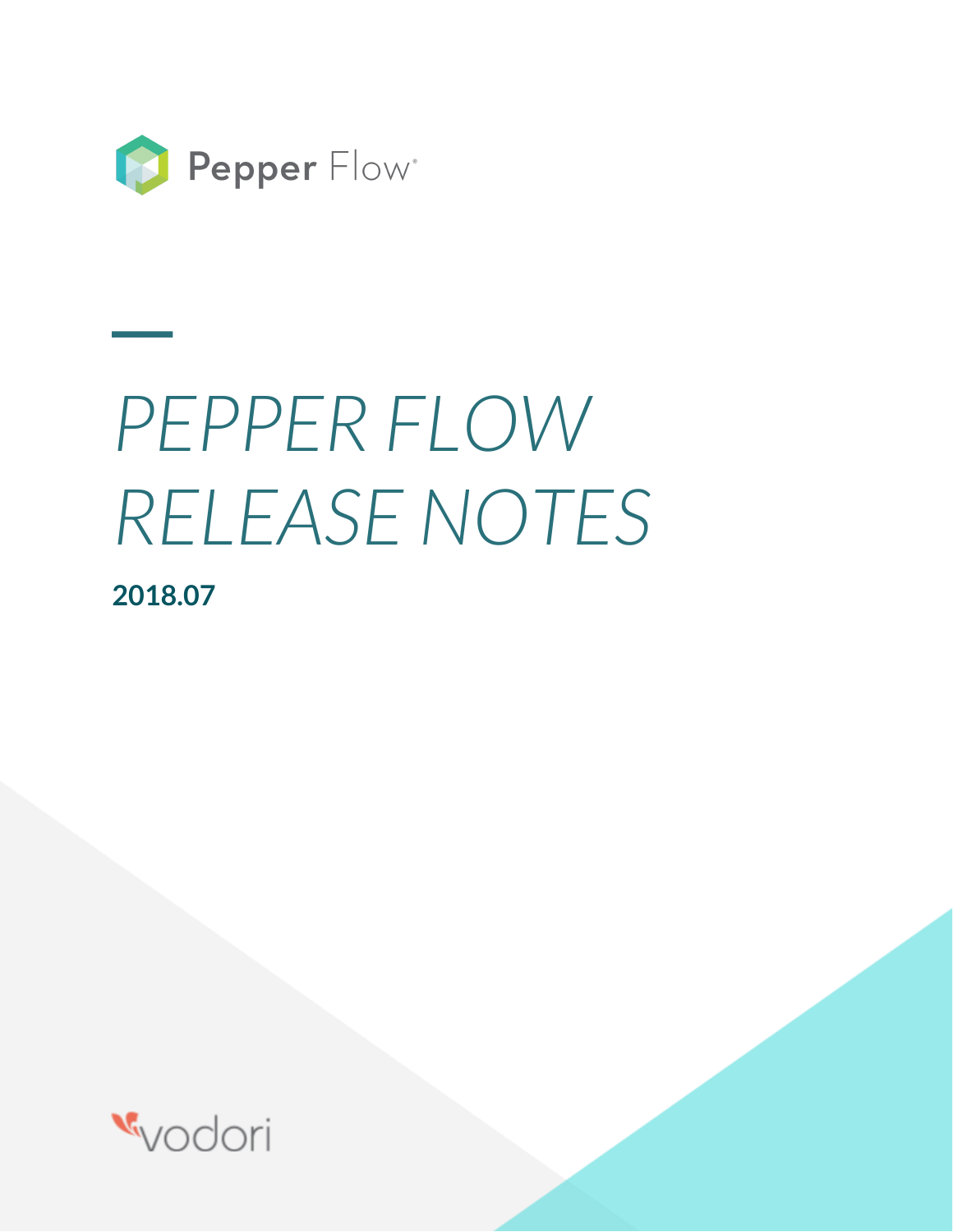### **PURPOSE**

The Release Notes provide a high-level description of the latest information about new features, enhancements to existing features and fixed issues.

They also include adoption and support information to help get you started with your upgrade.

Vodori provides a functional, validated update to Pepper Cloud 4 times per year. Customers are required to update to the latest available version within 90 days of the release.

# *TABLE OF CONTENTS*

| What's new?         | $\overline{\mathcal{A}}$ |
|---------------------|--------------------------|
| <b>Fixed Issues</b> | 5                        |
| Support             | 6                        |

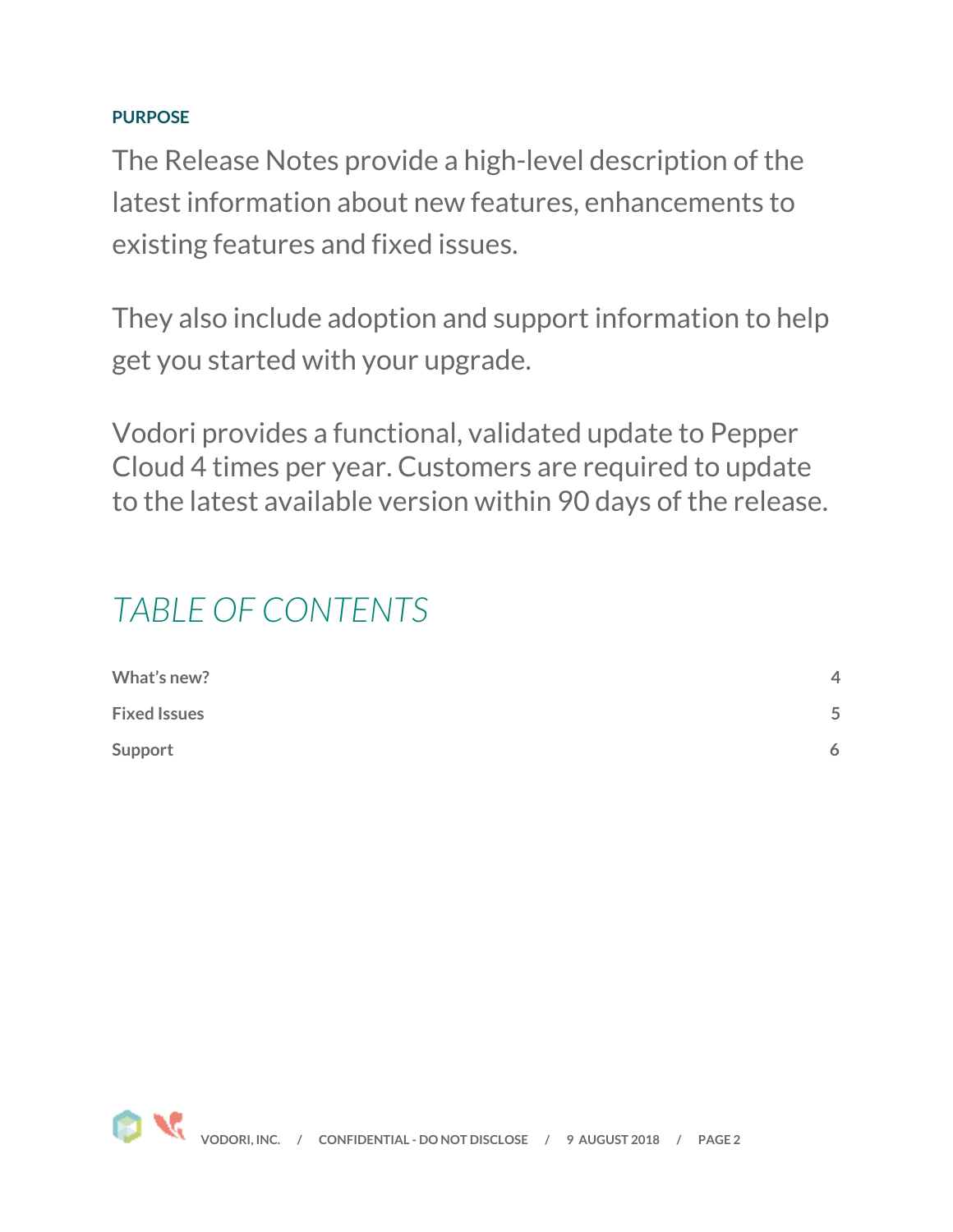# *WHAT'S NEW?*

#### **OPT-IN**

*Customers can elect to use these features. Requirements gathering and configuration may incur additional cost.*

- Added Active Directory support for user accounts for both authentication and esignature.
- Added a new role granting a user the ability to participate in any job without having been selected as a collaborator.

#### **OUT-OF-THE-BOX**

*These are standard features of Pepper Flow that work immediately with no configuration.*

#### **Supporting Documents**

- Supporting documents have been introduced to enhance the functionality and usability of reference linking.
- Supporting documents can be added to a job at any time prior to a job completing.
- A user may upload a supporting file directly to a job without requiring an additional workflow.

#### **Annotations**

- Users may comment on any job they have permission to view, prior to the job completing.
- Ability to collaborate with others through @user mentions. Mentions notify the selected user to follow-up in a comment feed.
- When creating a reference point, highlighted text will automatically populate into the text box.

#### **Audit Trail**

- Added new audit trail entries to capture supporting document activities.
- The history of changes made to a comment is now captured in the Audit Trail.

#### **Real-Time Updates**

- While viewing a document, a user is shown which other users are also viewing the same version and job.
- Changes made by other users such as casting votes or adding comments now display within the viewer without requiring a refresh of the browser.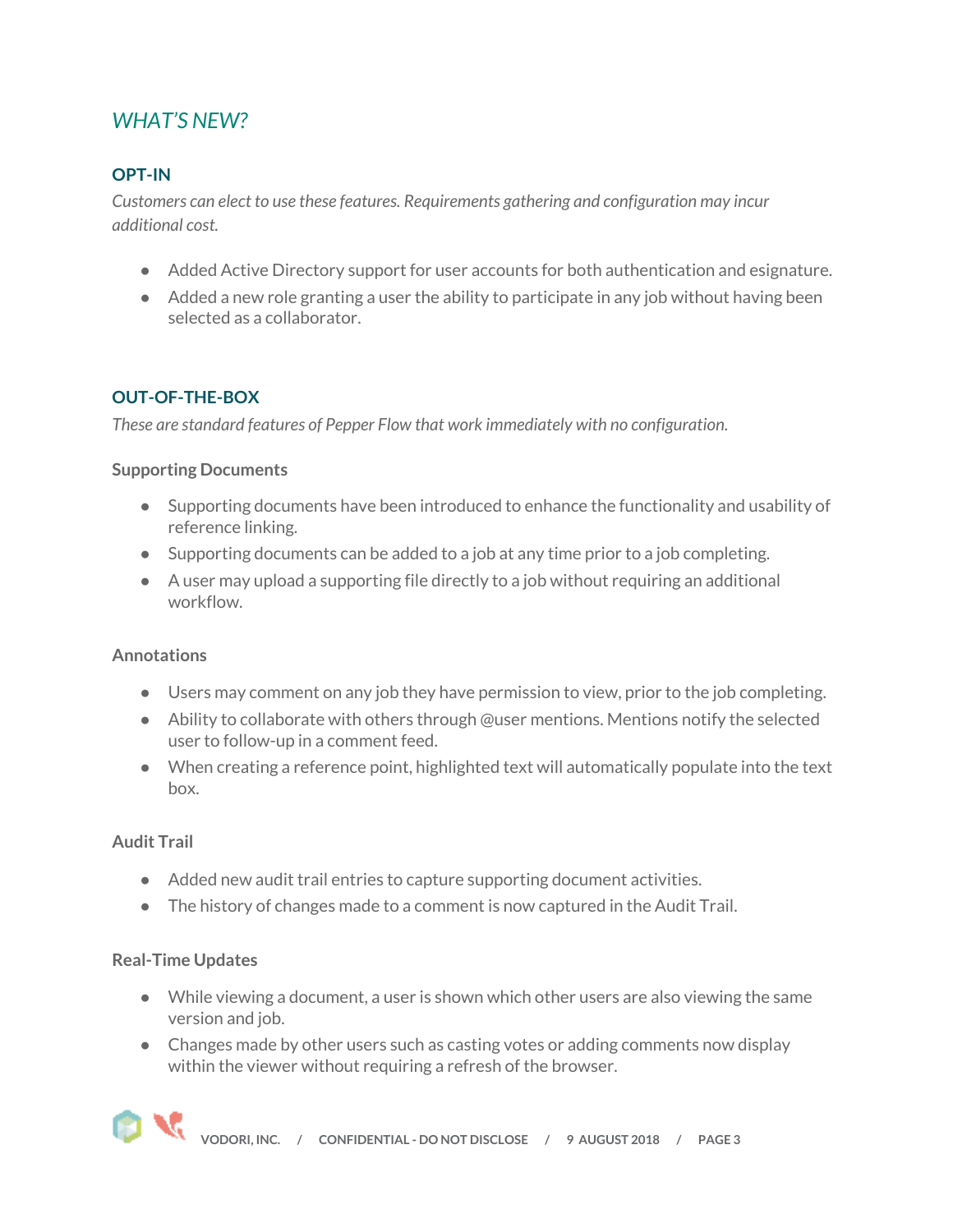#### **Administrative**

- Added ability for Vodori administrators to regenerate thumbnails.
- Added ability for Vodori administrators to import and export configuration files across environments.

#### **Other**

- Revised message styling, Bright red caution icon increases emphasis of the error Consistent colors across all error messaging: Red - error Yellow - alert Blue - information Green - successful
- An unsupported browser message notifies users if using a browser other than Chrome.
- A document details report capturing metadata values is available on the Insights tab to all users.

## *FIXED ISSUES*

*Includes bugs and maintenance*

| <b>Feature</b> | <i><u><b>Issue</b></u></i>                                                                       | <b>Resolution</b>                                                                                                                                                |
|----------------|--------------------------------------------------------------------------------------------------|------------------------------------------------------------------------------------------------------------------------------------------------------------------|
| Viewer         | Differences in display between<br>an automatic PDF rendition and<br>the uploaded MS Office file. | Added ability for Vodori administrators to<br>upload a rendition of a file for display in the<br>viewer.                                                         |
| Fonts          | Limited font support contributing<br>to display discrepancies for some<br>MS Office files.       | Created mechanism for Vodori<br>administrators to add additional fonts for use<br>by the thumbnailer. Added commonly used<br>fonts to the existing set of fonts. |
| Form fields    | Values pasted into form fields<br>failing to save.                                               | Values in form fields save regardless of how<br>they were input.                                                                                                 |
| <b>Filters</b> | Poor text wrapping causing long<br>filter names to be difficult to<br>read.                      | Improved text wrapping to accommodate<br>longer filter names.                                                                                                    |